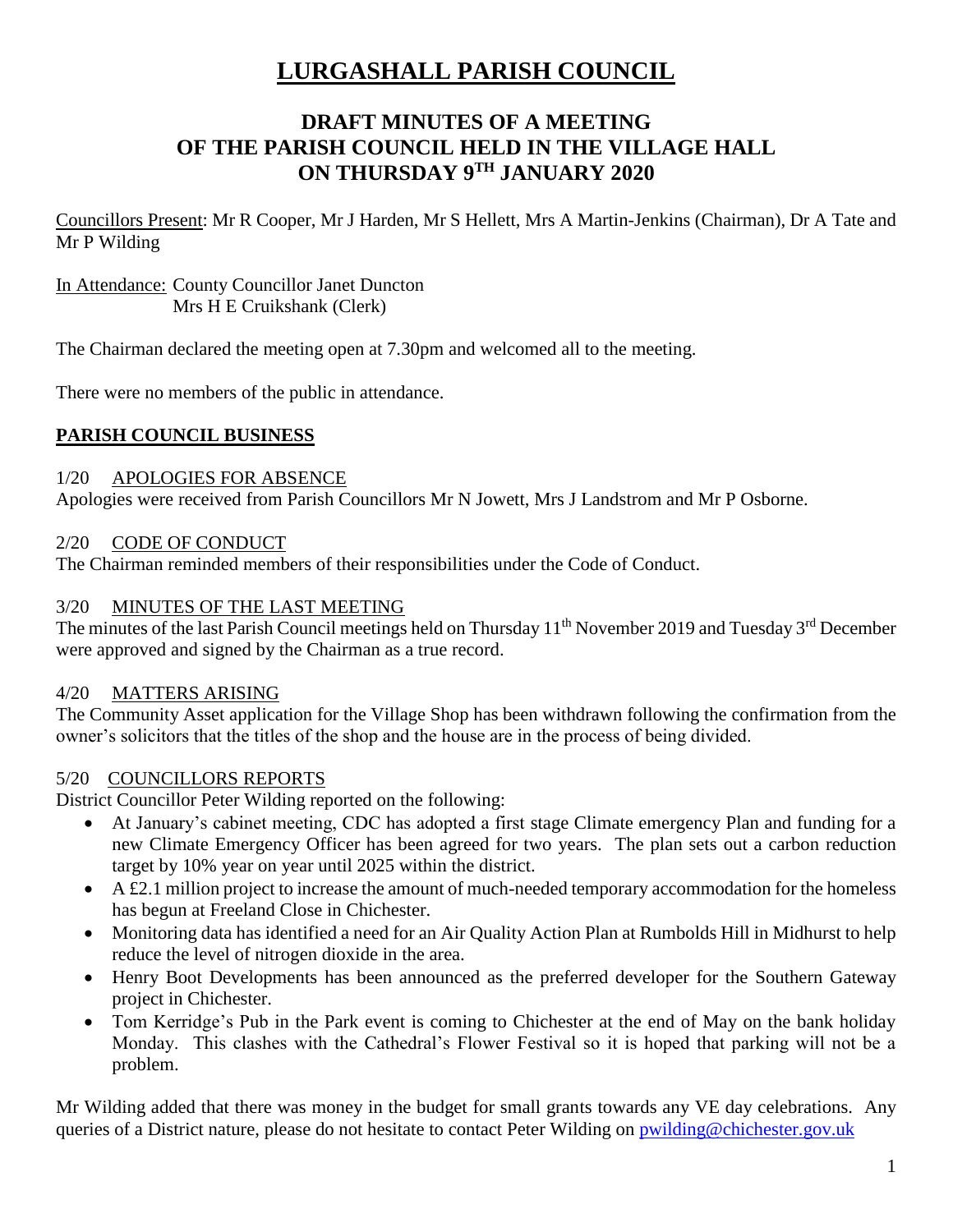County Councillor Janet Duncton reported it was the start of a new regime at County with the new Chief Executive (CE) Becky Shaw. She is now the joint CE of both WSCC and East Sussex County Council. She is very good and level-headed, which is what is needed to get all services up to scratch. Hampshire County Council is helping with improving Children's Services and the Fire Service is due a re-inspection later this year. All the problems need to be sorted out and it is hoped the new leadership will bring stability and things will settle down.

Any issues of a County nature then please do not hesitate to contact Janet Duncton on [janet.duncton@westsussex.gov.uk](mailto:janet.duncton@westsussex.gov.uk) or 01798 342528.

Mrs Duncton left the meeting at 7.50pm

# 6/20 FINANCE

The Clerk had previously distributed Appendix 3a and b which included:

- a) A statement of the position of the Council's bank accounts as at 3rd January 2020.
- b) Budget monitoring sheet as at 3rd January 2020.

The Council's current financial position at £23,480, bank account and budget monitoring sheet were noted.

The members duly approved the payments for Mrs Helen Cruikshank (Clerk's Nov & Dec Salary plus expenses) @ £755, Dr Andrew Tate (Reimbursement of laptop HDMI cable and replacement defibrillator pads) @ £53 and Mr Gary Sharp (Refurbishment of two parish signposts) @ £950. Dr Tate reported he had cleaned the inside and outside of the old telephone kiosk and would keep an eye on the defibrillator battery life.

### 7/20 BUDGET AND PRECEPT 2020/21

In the absence of Mr Jowett, the Clerk presented the draft budget for the coming year 2020/21 as part of the report of a meeting held on 19th November 2019. Members had previously been sent this report as Appendix 4. The Clerk reported Lurgashall Village Shop had submitted a request for continued financial support in 2020/21 @ £5,000. It was agreed that the Parish Council needs to work with the Shop and keep supporting this community effort which is so beneficial to the parish. It was recommended to not increase the precept in 2020/21.

Dr Tate proposed that the budget figures 2020/21 be accepted as presented and this was approved unanimously. It was agreed to keep the precept at £24,000. Dr Tate proposed this, Mr Cooper seconded and this was approved unanimously. Clerk to inform CDC of the decision.

### 8/20 RISK ASSESSMENT

The Clerk presented the report of the Finance and General Purposes Committee dated 19th November 2019 which members had previously been sent as Appendix 5. One deletion had been made to exclude the steps for the skip as a risk under item C as these were no longer used. Members approved the revised report.

# 9/20 PLANNING

The Clerk had previously distributed Appendix 6. Mr Wilding commented upon the following applications;

Planning applications discussed since the last PC meeting:

# **PLANNING APPLICATIONS DISCUSSED SINCE THE LAST PC MEETING**

# SDNP/19/05442/HOUS

Location: Aldworth Farm Jobsons Lane Lurgashall GU27 3BY Proposal: Refurbishment of existing studio with new pitched roof, side log store and wood cladding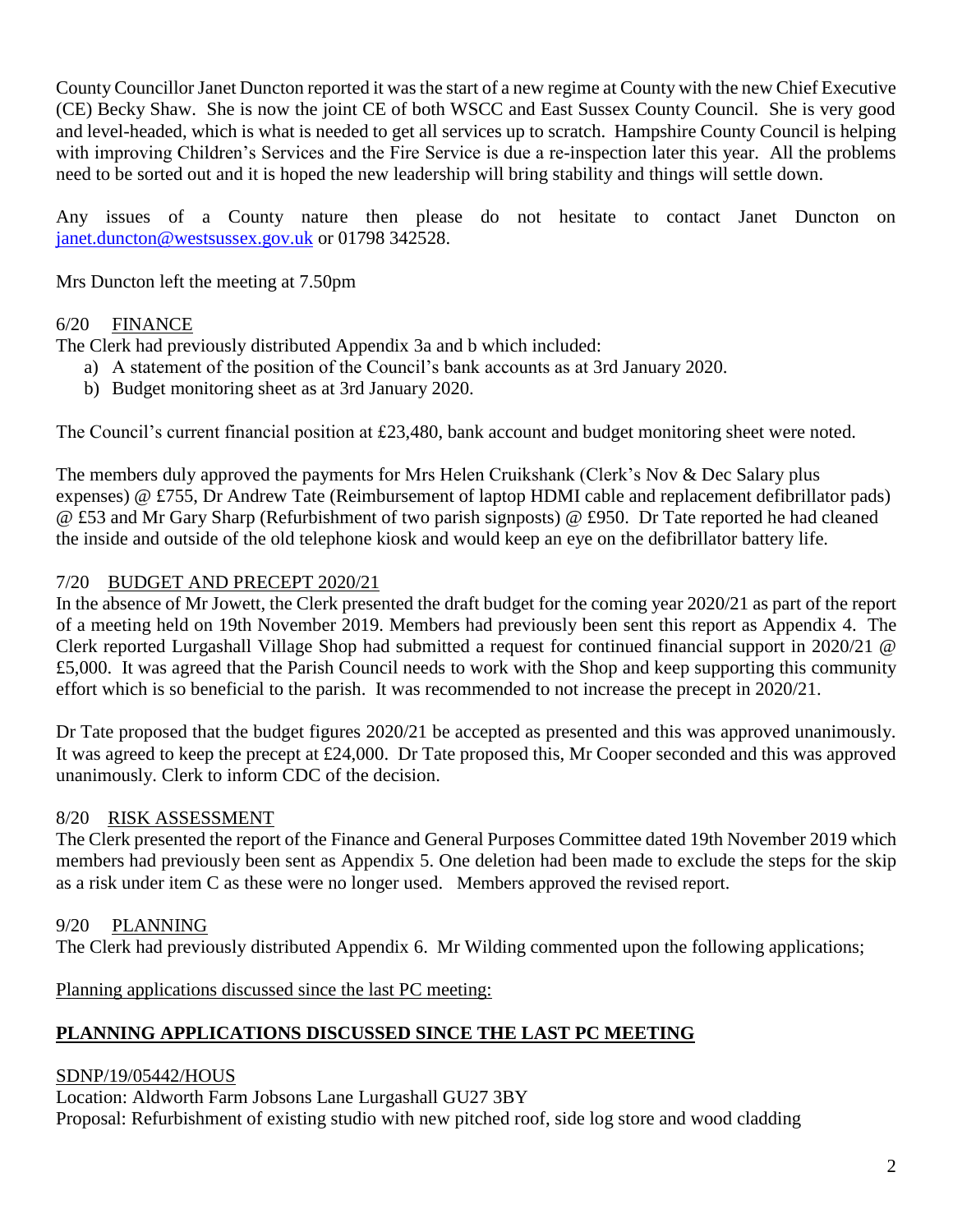### SDNP/19/05394/HOUS

Location: Little Brockhurst Farm Dial Green Lane Lurgashall GU28 9HA

Proposal: Refurbishment and Extension of Main House; Refurbishment of Outbuildings; Erection of 2 Bay Garage; Reinstatement of Swimming Pool.

### **PLANNING APPLICATIONS TO BE DISCUSSED AFTER THE PC MEETING TONIGHT**

### SDNP/19/05138/HOUS

Location: Dial House Dial Green Lane Lurgashall Petworth West Sussex GU28 9HA Proposal: First floor extension above existing ground floor extension.

#### SDNP/19/05938/HOUS and SDNP/19/05939/LIS

Location: Aldworth Farm Jobsons Lane Lurgashall GU27 3BY

Proposal: Two storey rear extension to northern wing. Minor internal alterations and replacement fenestration to south west extended section and north east extended section. Amendments to planning permission SDNP/16/03556/FUL and listed building consent SDNP/16/03567/LIS.

### **DECISIONS RECEIVED FROM CDC/SDNPA SINCE THE LAST PC MEETING**

### SDNP/19/05060/APNB

Location: Becketts Roundhurst Lane Lurgashall Haslemere West Sussex GU27 3BN Proposal; Pole Barn for the storage of agricultural machinery and implements. Raise no objection

#### SDNP/19/04683/TCA

Location; Well House High Hamstead Lane Lurgashall Petworth West Sussex GU28 9ET Proposal: Notification of intention to crown reduce by up to 4m (but no greater than back to the old wound points) on 1 no. Ash tree (T1). Raise no objection

#### SDNP/19/03875/CND

Location: Courts Yard Jobsons Lane Windfall Wood Common Lurgashall GU27 3BX Proposal: Erection of 2 detached dwellings and garages following the cessation of the current use and demolition and removal of all existing buildings, hard standings. (Variation of condition 2 of permission SDNP/15/05454/FUL - elevational amendments to plot 1 and 2, including changes to materials, windows and doors).

Decision: Approved

#### SDNP/19/05020/OHL

Location: Courts Yard Jobsons Lane Windfall Wood Common Lurgashall Haslemere West Sussex GU27 3BX Proposal: Relocation of an existing pole as part of the dismantling of 2 spans of overhead line Overhead lines – no objection

#### SDNP/19/04580/PRE

Location: Jays Farm Jays Lane Lurgashall Haslemere West Sussex GU27 3BL

Proposal: Reinstate existing work area to previous condition, reinforce existing farm track or create new reinforced farm track and reinforce forest track for forestry operations. Creation of new work area by existing road.

Advice provided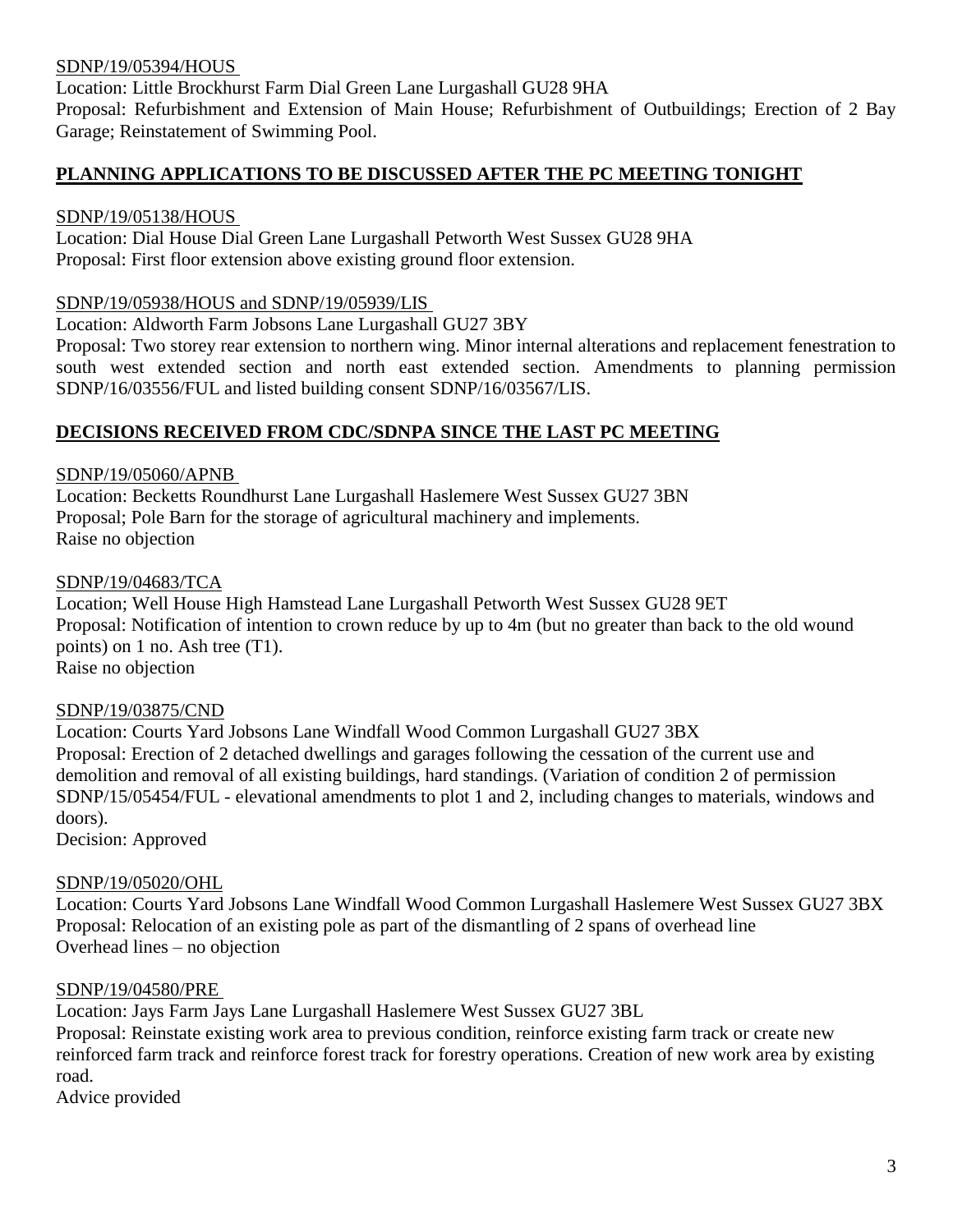### SDNP/19/03773/LIS

Location: Blackdown House Fernden Lane Lurgashall GU27 3BT

Proposal: Demolition of existing garage and log store. Erection of greenhouse/orangery. Removal of garden steps to north of existing house and replace with a seating area. Removal of incidental garden structures and various landscaping works.

Decision: Approved

### SDNP/19/02792/FUL

Location; Blackdown Park Fernden Lane Lurgashall West Sussex Proposal: New access track from Fernden Lane for commercial vehicle use. Application withdrawn

### SDNP/19/05468/PRE

Location: Barfold Farm Tennysons Lane Lurgashall Haslemere West Sussex GU27 3BN Proposal: Extension following demolition of existing extension. Advice provided

Mr Wilding reported that the works on 1 Quell Cottages was progressing slowly. Mrs Martin-Jenkins informed members that a planning application for tree works in the Churchyard would be coming through the system shortly.

### 10/20 HIGHWAYS INCLUDING VILLAGE GREEN, OPERATION WATERSHED AND WINTER MANAGEMENT

The Parish Council had received many complaints about the state of the roads. There are numerous potholes. The nasty one on Jobsons Lane by Greenland Farm had been repaired today but parishioners must report any problems to WSCC via the Love Sussex website. Mr Harden said the ruts on the edge of the road leading out of the village to Gospel Green are getting worse and very dangerous for pedestrians. Clerk to report the bad flooding by Parkhurst Cottage to WSCC and email County Councillor Duncton about the state of the roads in general and the need for the ditches to be cleared. This would be a cost benefit to County at the end of the day.

Mr Sharp had completed the refurbishment of the two signposts in the parish at Shoppe Hill and Jenner's Corner. Members commented on what a good job he had done.

Mr Cooper said he would be painting the benches on the village green once the weather improves. The grit bin at High Hampstead had been overturned once again and squashed when the hedge was cut. The Chairman asked which contractor was involved and that he should be warned about damaging the bin when in that area next year.

#### 11/20 RURAL AFFORDABLE HOUSING/COMMUNITY LAND TRUST (CLT)

Mr Hellett said he had given a small presentation to Northchapel on Monday evening and was going to Lodsworth to talk to them next week.

### 12/20 CLIMATE CHANGE

Mr Hellett, Mr Cooper and Mr Harden had met to discuss Climate Change following the last meeting. Dr Tate and Mr Osborne had sent their apologies. The Clerk had previously distributed Appendix 7 outlining the proposal for the Parish Council to declare a Climate Emergency. The proposal was discussed.

Lurgashall Parish Council (PC) acknowledges there is a climate emergency and accepts that actions are necessary. The PC will act wherever it can in support of the overall Chichester DC plan for the environment and carbon reduction. Furthermore, it will form a sub-committee to propose actions to promote awareness of